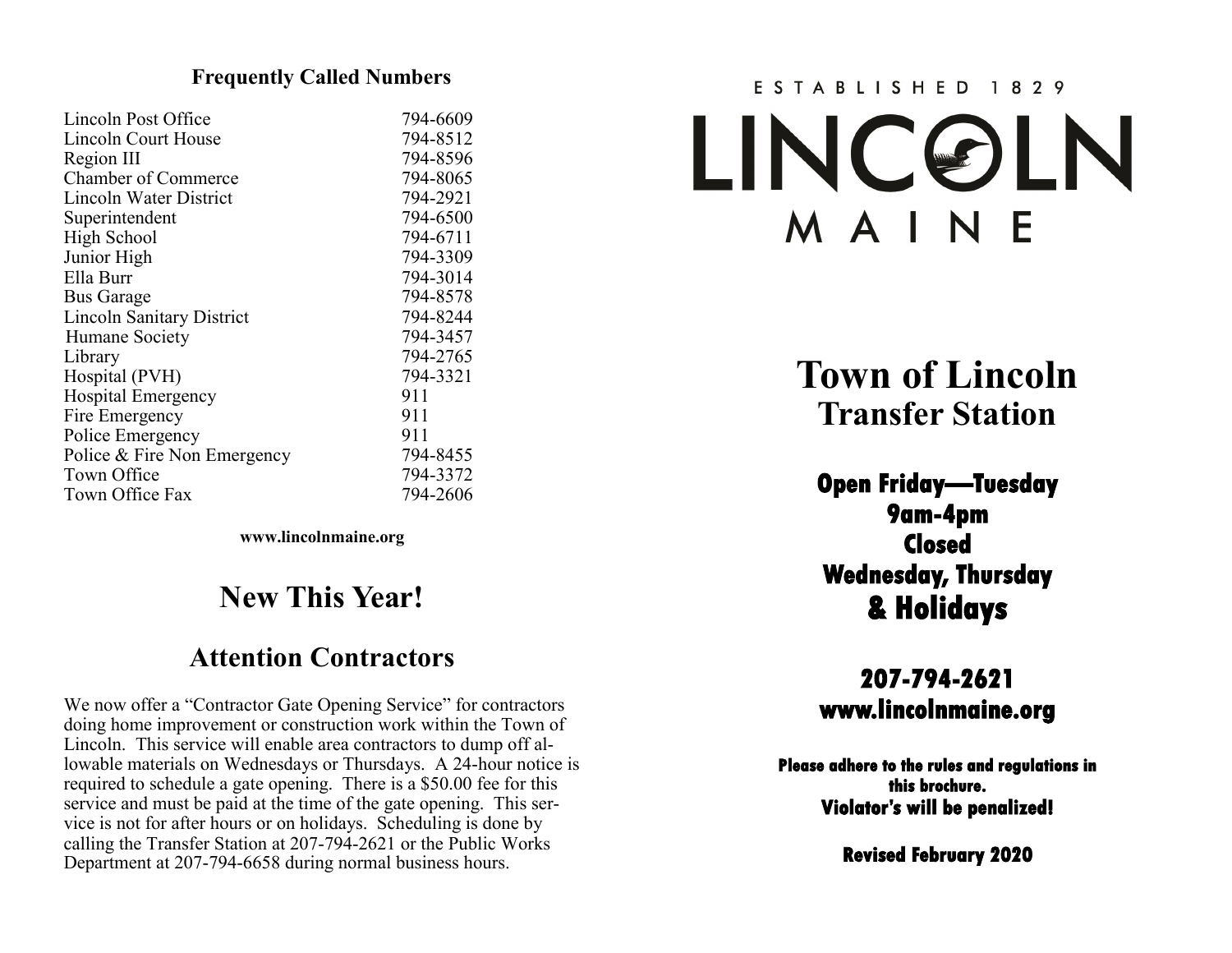# **Recycling**

#### **What We Recycle At The Transfer Station Trash Passes: First one is Free, additional are a \$1.00 each**

*July 1,2015 the following items are now MANDATORY to recycle*

# **Cardboard:**

- Corrugated
- Box board, cereal boxes, pizza, food and other goods packaging
- \* Egg cartons
- Toilet/Paper tubes
- \* Brown paper bags

# **Paper:**

- Newspaper
- Magazines
- Junk mail
- Loose leaf paper
- Office paper (we also bale shredded paper)
- Books, please remove hard covers
- Gift wrap
- **Tissue**

# **Plastics:**

- \* HDPE #2 Milk jugs
- PETE #1 Water and soda bottles
- \* LDPE #4 Shrink wrap and squeezable bottles
- PP#5 Pails, bottle tops, margarine/yogurt containers, potato chip bags, straws, packing tape and rope
- \* BPA #7 "Others"

# **Metal:**

- Tin cans
- Pots & Pans
- Appliances
- Bicycles
- Scrap metal

# **Glass:**

- Food grade only
- Remove labels and lids
- Separate bins for clear, brown, and green glass

**What is Recycling?** It is the process of collecting materials that have been discarded and are considered waste and reprocessing them.

 Recycling saves the space that is used for waste disposal. A major portion of the landfill space today is filled with materials that could have been recycled. With landfill space at capacity any reduction in waste is a benefit. Protecting our environment and reducing costs are just two of the benefits. Hazardous waste is a big concern as it can leak toxic and corrosive chemicals into the environment.

 Here at the Town of Lincoln Transfer Station we recycle a wide range of materials. Recycling not only reduces the price we pay at PERC (Penobscot Energy Recovery Company) but we also can sell most of the material to help offset our operating cost.

# **Take or Leave Station Guidelines**

#### **Don't Leave:**

Tires AC Units Refrigerators T.V.'s Paint Food Items Nothing broken or in disrepair

#### **Construction Materials:**

Please see attendant for an inspection of the items. The attendant will decide if the materials go on the Take or Leave Pile or discarded in the appropriate disposal station.

This station is a privilege, please respect the guidelines so this station can remain open for all to utilize.

# **Violators will be penalized.**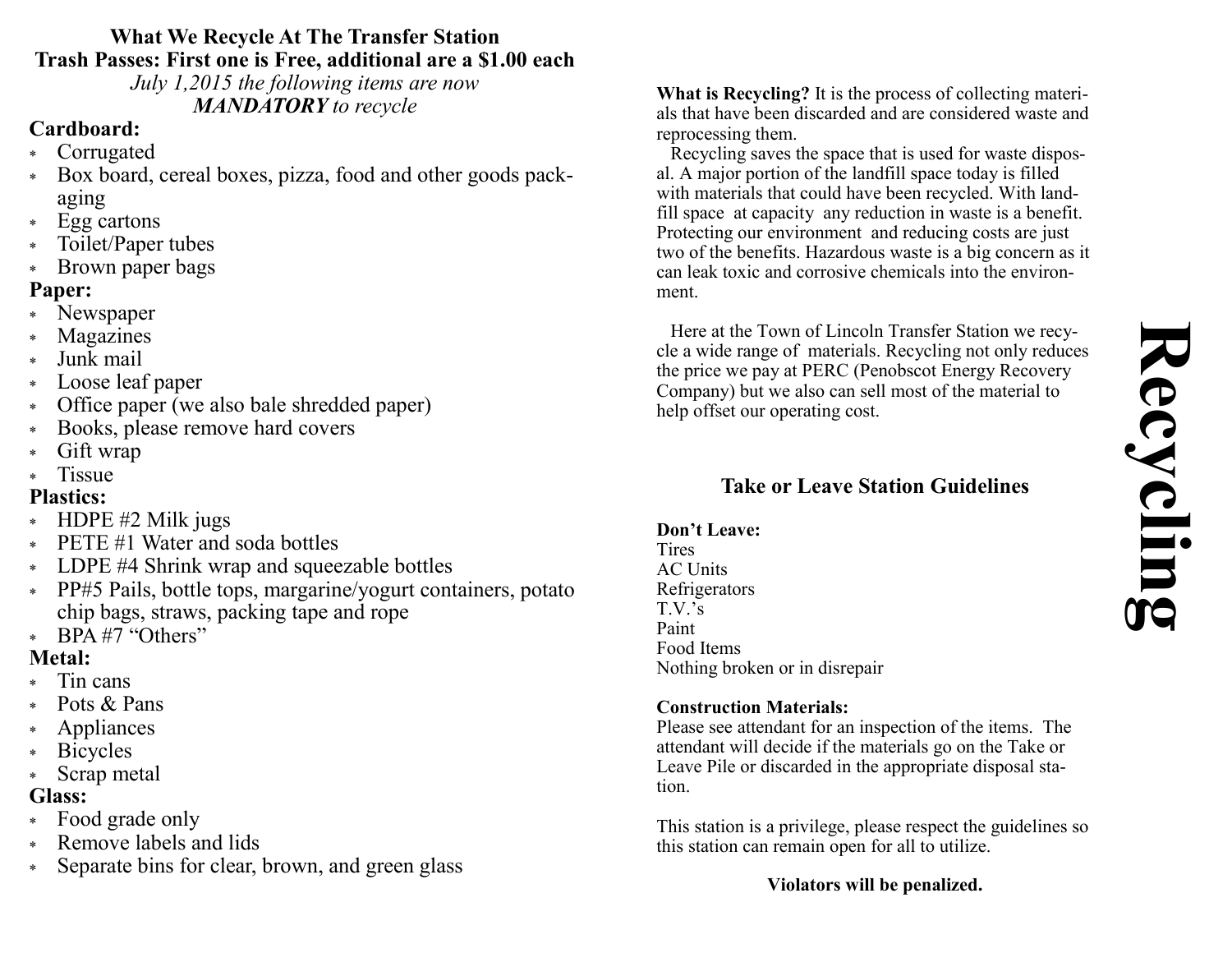#### **Permits**

*Permits are available on-site at the Transfer Station. Please see an attendant for assistance.*

**Refrigerant Appliance:** Refrigerator, air conditioners and dehumidifiers will require a disposal permit. Permits are \$20.00 per item. Please note that items containing refrigerant cannot be left on the free for the taking pile.

**Demolition Debris:** Shingles, sheetrock and wood also require permit prior to drop off. Please note that shingles and sheetrock have designated pile.

**Wood Burn Pit:** Clean wood only, it must be free of metal, insulation, roofing material, cardboard or trash. When burning please leave debris on the landing, please do not throw items over cones or chain into burning area. No Pressure Treated Lumber or composite wood.

**Tires:** Rimless tires up to 17 inches can be placed in the hopper. All others will be placed in tire pile which require a permit. Please note we cannot take any tires still on rims.

#### **Fees**

| <b>Treated/Composite Lumber</b>        | \$5.00 per cubic yard |
|----------------------------------------|-----------------------|
| <b>Demo Lumber</b>                     | \$5.00 per cubic yard |
| <b>Furniture</b>                       | \$5.00 per piece      |
| <b>Asphalt Shingles</b>                | <b>See Attendant</b>  |
| <b>Drywall</b>                         | <b>See Attendant</b>  |
| <b>AC/Refrigerator/Freezer</b>         | \$20.00 each          |
| Tires up to 17" Diameter/Passenger Car | \$1.00 each           |
| <b>Medium/Heavy Truck Tires</b>        | \$8.00 each           |
| <b>Equipment Tires</b>                 | \$25.00 each          |
|                                        |                       |

#### **All fees can be paid at the Transfer Station Office**

#### Conversion Chart

A pick up truck or small trailer 1 cubic yard A pick up truck and small trailer 2 cubic yards A large trailer up to 12 feet 2 cubic yards A large trailer over 12 feet 3 cubic yards 1 ton dump trailers or 1 ton dump trucks 4 cubic yards 10 ton dump trucks 6 cubic yards 20 ton dump trucks 12 cubic yards

# **Tips On How You Can Help**

**Cardboard:** Please break down boxes and nest your smaller ones into larger ones. Place all cardboard in bins or in front of the baler in the recycle building. Make sure to remove all plastic from packing .This includes: blister pack, film, windows, bags, Styrofoam and packing peanuts. We cannot recycle dirty cardboard and any wax coated cardboard. If you can scratch with you fingernail, and it leaves a residue, it's wax coated.

**Paper:** Bundle paper in stacks and tie with twine or stack in a paper bag and place in the paper bin, bag and all. Shredded paper (please leave in the plastic bag) also goes in the paper bin along with books with hard covers removed. We cannot recycle wax covered or label backings and paper with food residue goes in regular trash. Remember, if it's paper and clean, it can be recycled!

**Plastic:** Please empty and rinse containers. Sort #2 from the others. We can recycle most plastic including bulky items. We cannot recycle bags or films, vinyl siding or PVC pipes. If you are not sure just ask; we will be happy to help!

**Metal:** Please rinse your tin cans; you can leave the label on. We recycle all metals. Items that have partial metal can go right in the metal pile such as ironing boards, office chairs, play pens etc.

**Glass:** Food grade glass with lids and labels removed. Bins are designated clear, brown, and green.